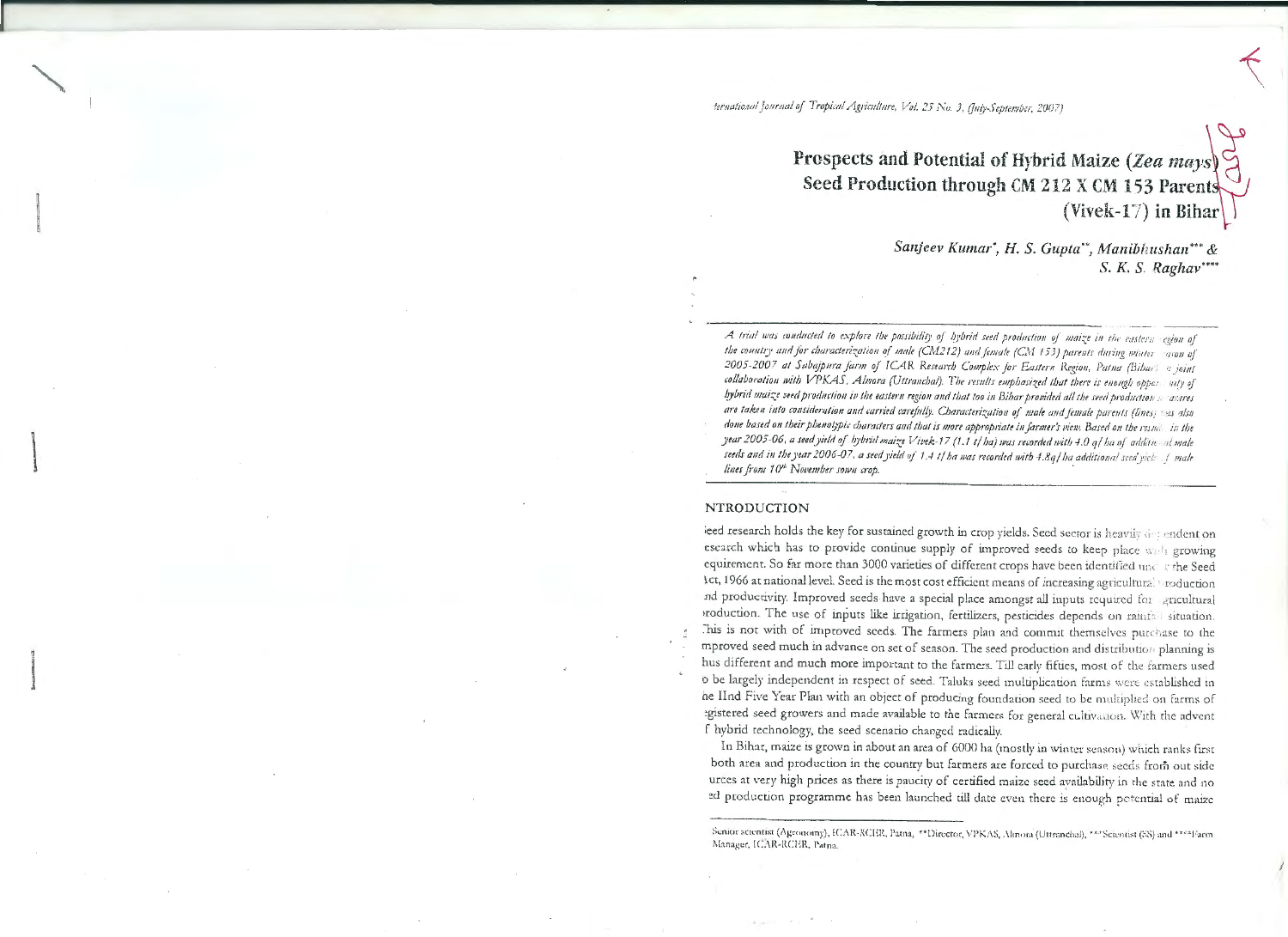seed production in the state. So, keeping above points in view attempts have been made and trial on hybrid maize production was conducted with an objective of evaluating the performance of hybrid maize (Vivek-17) seed production (an early group of maize variety) in the state and also to characterize different vegetative and reproductive characteristics of male (CM 212) and female (CM 153) parents at the field level based on phenotypic behaviour of the parents which is also more realistic in view of farmers point.

## MATERIALS AND METHODS

The trial was conducted at Sabajpura farm of ICAR Research Complex for Eastern Region, Patna in joint collaboration with Vivekanand Parvatiya Krishi Anushandanshala (VPKAS), Almora (Uttranchal) in winter season for two consecutive years (2005-2007) in an area of 0.5 ha with two dates of sowings in both the years. The soil type of the field was silty clay loam, pH 7 .3 and E.C. 0.026ds/m with B.D. of 1.47g/cc. Available nitrogen, available Phosphorus and available Potassium was 290kg/ha,32 kg/ha and 398 kg/ha respectively, while Organic Carbon content in the soil was recorded 0.64 per cent. VPKAS had supplied the seeds of parent material (CM 153 X CM 212) i.e. Vivek-17 for multiplication which is a single cross hybrid. The variety comes under earlv maturity group in winter and extra early maturity group in Kharif. The trial was laid out with two dates of sowings 25th October and 10th November in 0.25 ha for each dates of sowing and an isolation distance of  $400m^2$  was maintained to avoid pollination from the local/foreign pollons. Female line CM 153 and male Line CM 212 were sown in the field in the ratio of 2: 1 with a spacing of  $60 \times 20$  cm. A male line was also planted all around the boundary of the field. Roughing of off- type plants and weeding were completed before the tasseling of both the parent. Female plants were detasseled before the opening of tassel to avoid self pollination. All o ther agronomic and plant protection measures were taken as per the seed certification standards and recommendations for maize. At the time of harvesting female and male lines were harvested separately to avoid any seed-mixture. Shelling was done manually to avoid any mechanical damage and seeds were graded as per the seed certification standards and were stored at 10-12 per cent moisture.

### RESULT AND DISCUSSION

## Frequency of Seed Replacement

Farmers change their variety, intentionally or not, replacement of seed may be obtained from various sources. These sources differ depending on the type of material, the proximity of the formal seed system and the personal circumstances of the farmers. Subsistence oriented farmers who grow local varieties in marginal environments mainly for home consumption will generally rely on different sources of maize seed than commercial farmers. In remote areas, featuring mainly subsistenceoriented agriculture, when farmers change varieties, the change often involves replacement of one landrace by another. Landraces tend to be replaced with other land races, with seed usually being obtained from the community/ friends/ relatives etc. The popurality of this farmer- produced seed stems from the fact that it tends to be inexpensive of known quality and well adapted to local conditions (Almekinders et al, 1994). Frequencies of replacement of improved maize seed in different states are presented in table 1.

Table 1 Frequency of Replacement of Improved Maize Seed (%of Farmers)

|                  |                    | Frequency of maize seed replacement |                                  |               |
|------------------|--------------------|-------------------------------------|----------------------------------|---------------|
| · State          | Replace<br>annualy | Replace every<br>$2-3$ years        | Replace every 4<br>years or more | Never replace |
| Andhra Pradesh   | 79                 | 10                                  |                                  | 8             |
| Bihar            | 74                 | 13                                  |                                  | 10            |
| Karnataka        | 85                 |                                     |                                  | 6             |
| Madhya Pradesh   | 4                  | 14                                  | 14                               | 68            |
| Rajasthan        |                    | 13                                  | 13                               | 71            |
| Uttar Pradesh    | 6                  | 17                                  | 17                               | 60            |
| Total (6 States) | 42                 | 12                                  | 12                               | 38            |

Source: Singh and Morris (1997).

## Seed Recycling

It was found that seed recycling is common, especially in many developing countries in which farmers lack access to reliable sources of commercial seed, what is unexpected is to discover that seed recycling apparently extends in many cases to hybrids because of the phenomenon of inbreeding depression, progeny of F1 hybrids tend to under perform their parents. For this reason, hybrid seed is not recommended for recycling. But in recent years as maize hybrids are generally spread throughout the country, evidences has begun to accumulate that some ;c::: *Y·* .:hoosing to ignore the recommendation that hybrid seed be replaced at each planting in an individual surchasing fresh seed for each new crop cycle, they plant advanced-generation hybrid set the state, 1996). Sources of maize seed for sowing in selected states are presented in table 2.

Table 2 Sources of Maize Seed in Selected States (% of Seed)

|                  |             | Maize seed procured from |                |                   |
|------------------|-------------|--------------------------|----------------|-------------------|
| State            | Own harvest | Other farmers            | Private trader | Government agency |
| Andhra Pradesh   |             |                          | 84             |                   |
| Bihar            | 15          |                          |                |                   |
| Karnataka        |             |                          | 73             | 20                |
| Madhya Pradesh   | 64          |                          | 14             | 19                |
| Rajasthan        | 69          |                          | 13             |                   |
| Uttar Pradesh    | 67          | 10                       |                |                   |
| Total (6 States) | 38          |                          | 45             |                   |

Source: Singh and Morris (1997).

# Characterization of Male (CM 212) and Female (CM153) line

Different vegetative and reproductive plant characters of both the parent were characterized separately based on plant phenotype and ideorype at each stages of crop cycle and summarized as in table 3 which is self explanatory and friendly in view of both researchers and farmers.